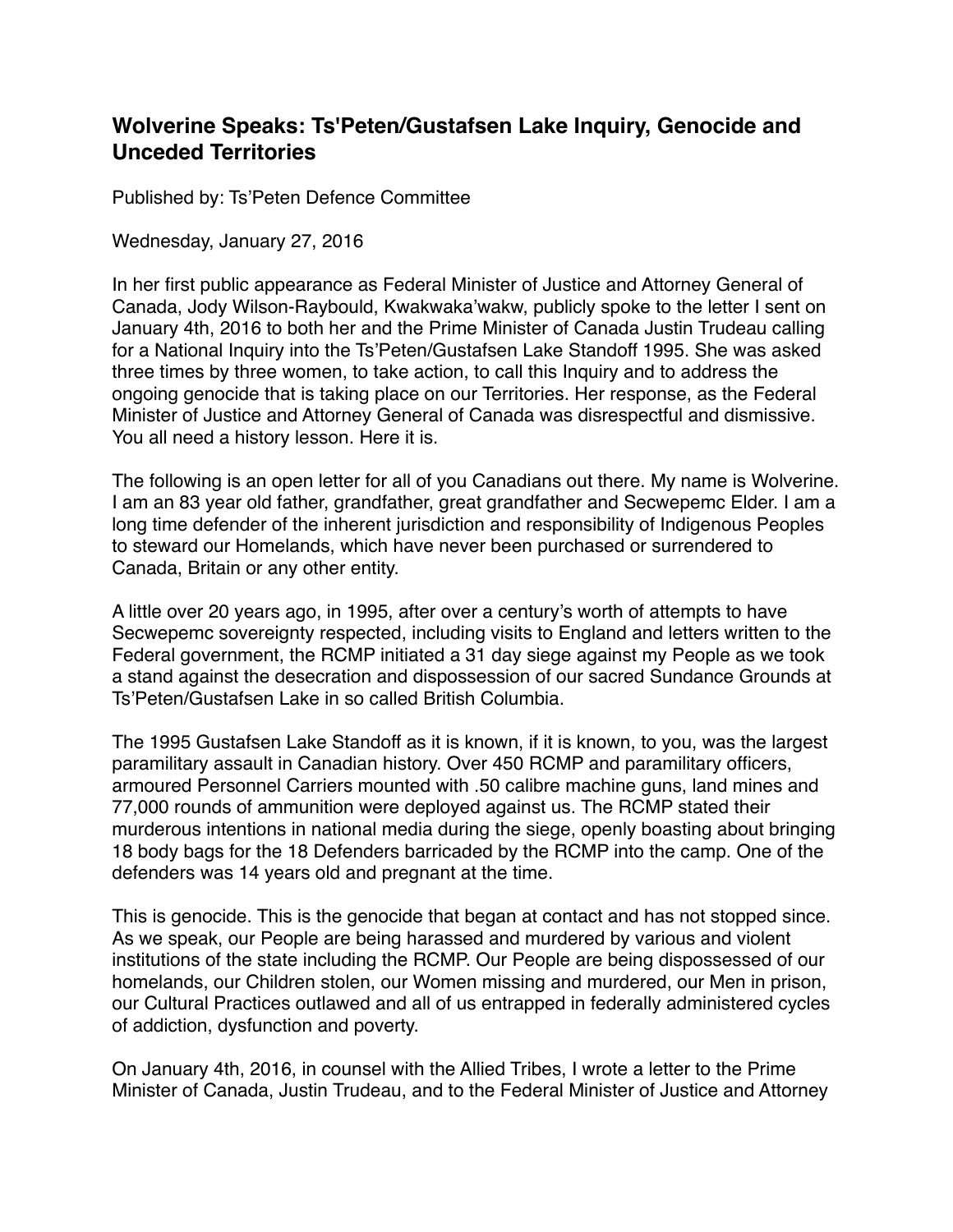General, Jody Wilson-Raybould. Respectfully, I called on the Prime Minister of Canada to honour his publicly stated intentions to renew the nation to nation relationship between Canada and Indigenous Nations. I called on the Prime Minister and the Federal Minister of Justice and Attorney General to live up to their constitutional obligations with respect to the Indigenous Tribes caught within its borders. I called for a National Inquiry into the Ts'Peten/Gustafsen Lake Standoff so that we may finally bring to bear, on the Federal government and on you, the public, the mounting weight of these still unfulfilled constitutional obligations.

The Prime Minister and/or the Federal Minister of Justice/Attorney General have not responded to my letter seeking to settle these issues, outstanding for over 150 years. Federal Minister of Justice Jody Wilson-Raybould, in her first public appearance since her election, when questioned by members of the Ts'Peten Defence Committee and allies about the letter and the inquiry acknowledged me and the receipt of my letter and went on to publicly state the inquiry is not a priority. That her government's continued genocidal contraventions of their very own constitutional obligations is not a priority. Most disappointing was Ms. Wilson's disrespectful redirection of our humble questions. The ongoing murder and abduction of our Women must not be used to deflect the seriousness of the questions we are asking as it is the very same issues we are attempting to address in our questioning.

Let me be clear. Already, the actions or lack thereof of the new Prime Minister and the Federal Minister of Justice and Attorney General are in direct contravention of the moral and legal obligations their respective stations require of them. I remind you that these obligations are constitutional. Foundational to any jurisdiction, authority or legitimacy Canada claims. The continued, flagrant and genocidal contraventions of Canada's constitutional obligations, enshrined six times in the history of North America\*, is shameful and criminal and must be addressed as such.

This is what I am saying now and this is what my ancestors have said since Confederation. The federal and provincial governments have no legal basis for the jurisdiction they assume in the Territories called Canada. This is especially evident, in so called British Columbia. Minister of Justice and Attorney General Jody Wilson-Raybould should know this, as an officer of the court, a law graduate and as an Indigenous Woman herself. No treaty or purchase, no cede or surrender to the Crown ever occurred in my Territory. This is a crucial point of law. How did Canada assume jurisdiction on unceded and unsurrendered territories without treaty or purchase, the only available legal basis' for doing so? And let me tell you, just because they have been assuming this jurisdiction since Confederation, doesn't make it right and certainly does not make it legal.

There is no justice on stolen land. There is no justice in the very same courts and institutions that have, without the jurisdiction to do so, created the Indian Act, that have legislated genocide, that have attempted to but have not and will not succeed in destroying us. Canada is a failed nation. Canada is crumbling under the weight of its own broken promises, constitutional violations and genocidal crimes.